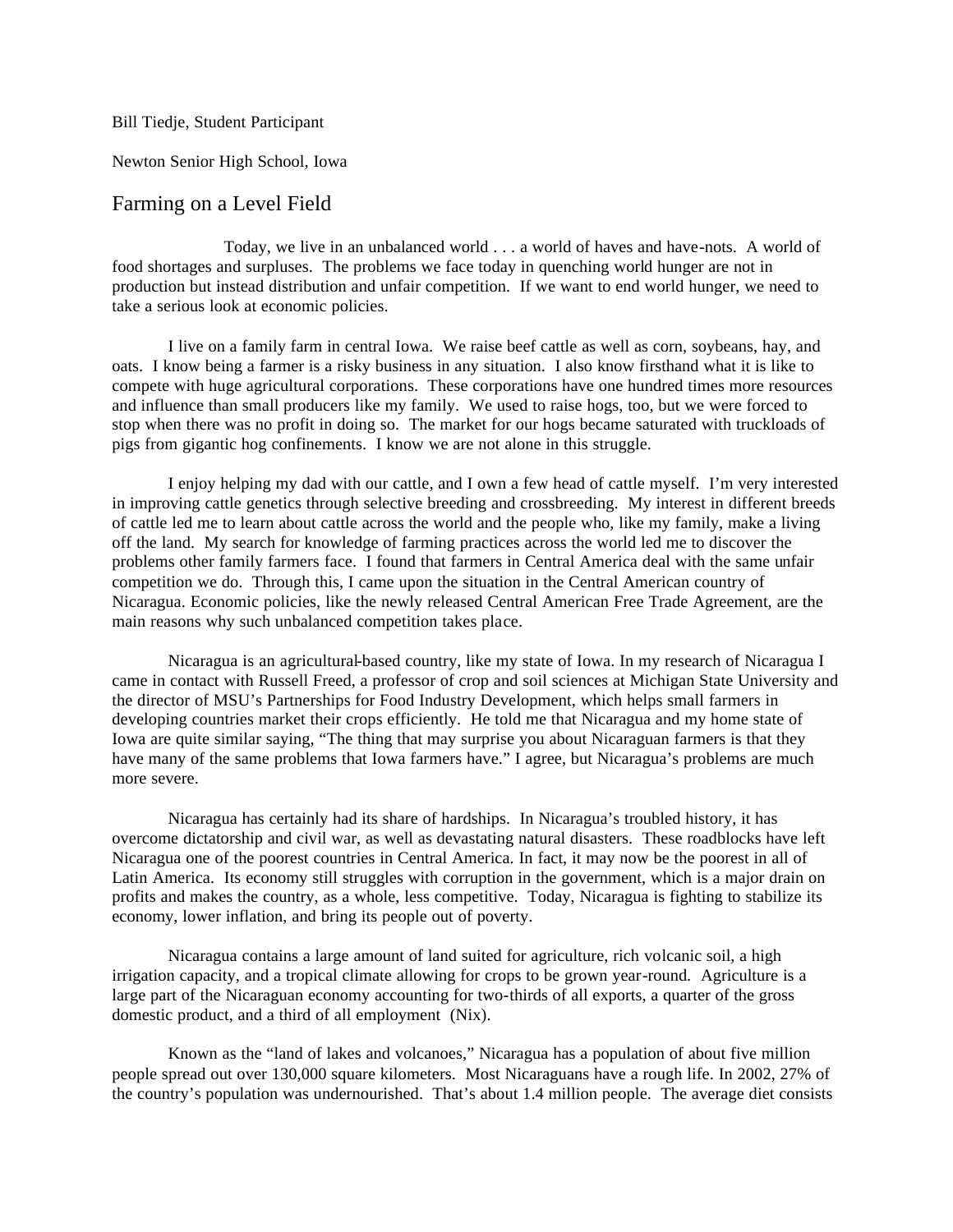of corn tortillas and red beans and sometimes rice or eggs. In times of crisis, Nicaraguans are forced to survive eating whatever they have, whether it be unripe mangos or tortillas with salt (A Profile of Nicaragua).

Common Nicaraguans don't make enough money to support their families. Sixty percent of Nicaraguans are underemployed or not employed at all. A man's annual earnings in Nicaragua were \$3,310/year in 2000. A woman's annual earnings were only 31% of men's, averaging about \$1,431/year. The sex ratio is about one male to one female on average and the median age in Nicaragua is 20.4 years (Smith). In urban areas of Nicaragua, the average family has 4-5 children but in poor rural areas, it is not uncommon for a family to have 7-8 children. Sadly, many of these children don't get enough food to eat every day. In fact, 40% of children in Nicaragua are malnourished (A Profile of Nicaragua).

Most Nicaraguan farmers own only 10 or 15 acres. Generations of Nicaraguans have made a living off their small parcels of land. Farmers used to raise staple crops like beans. The farmers could feed their families with their crops and sell the leftover crops in a local market. Unfortunately, most Nicaraguans are no longer able to raise the crops they need to grow to feed their families. Now, the market for beans is overflowing with beans from the U.S. and elsewhere and the price is dramatically lower. Banks won't give loans for farmers wanting to raise crops for sustainable agriculture. Instead, poor farmers are forced to grow export crops and sell them in a huge international market for next to nothing. The reason for this is the push for globalization of these farms. If this continues, globalization will destroy a way of life for farmers in Nicaragua and other developing countries (Inhuman Economies).

This push for globalization will only be made stronger with the introduction of a new legislation, the Central American Free Trade Agreement (CAFTA.) CAFTA is a trade agreement between the United States and the countries of Central America plus the Dominican Republic. It removes tariffs on goods traded between the United States and these Central American countries. It essentially puts these small farmers into the same market in which huge multinational agribusinesses compete. Additionally, the bill is filled with loopholes allowing corporations to work their way around environmental laws and taxes.

Free trade agreements like CAFTA and the North American Free Trade Agreement (NAFTA), are famous for creating a "race to the bottom" (Another Americas is Possible). These trade agreements force producers to create the cheapest product possible which dramatically lowers the quality of the product and wages for the workers. Trade agreements like these drastically affect manufacturing jobs, hurting workers in the U.S. and in developing countries immensely. Because of free trade agreements, multinational corporations can move their factories from the United States to poor, developing countries and pay their workers minuscule amounts of money. In these poor countries, laws are not in place to protect these workers. This practice of creating the cheapest product no matter what damage is done, is detrimental to all parties involved, except for the white-collar workers at the top of these corporations. These events took place in Mexico after NAFTA went into effect. CAFTA will do the same in Nicaragua.

Agriculture is adversely affected by CAFTA also. Small farmers in developing countries like Nicaragua are severely injured by these policies. They can't possibly make a living with these bare minimum prices. Since NAFTA was created, thousands of small farmers in Mexico have been forced to sell their farms and migrate to the U.S. to find work. The same could happen in Nicaragua with CAFTA if changes are not made. CAFTA would bring dangerous price fluctuations that small Nicaraguan farmers couldn't possibly withstand. CAFTA would also stop the Nicaraguan government from creating safeguards like price floors, while allowing the U.S. to continue giving huge farm subsidies. This would prohibit Nicaragua and other Central American countries from competing with the United States. Worst of all, CAFTA would lower prices for staple crops making it impossible for small Nicaraguan farmers to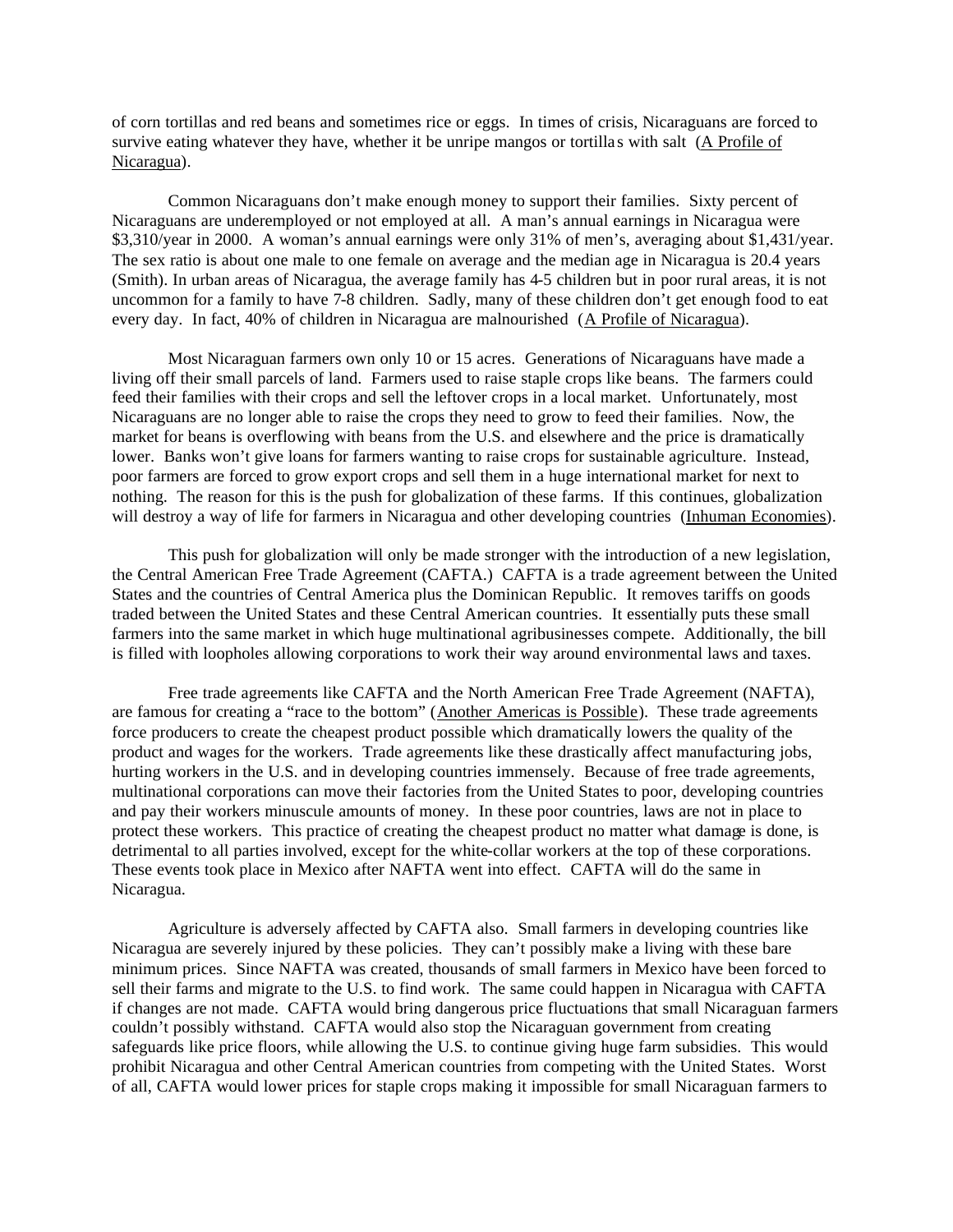sell their crops for a profit and would end up forcing thousands of small farmers to sell their farms and end their way of life.

An American, Ellen Sherby, now living and working in Nicaragua with the CEPAD, (Council of Protestant Churches of Nicaragua), works with average Nicaraguans every day and knows what hardships they face. She feels that CAFTA would not be at all good for average Nicaraguans. She noted, "Free trade agreements will bring wealth to the big business owners and farmers who have the technology and so forth to compete with U.S. farmers. Most Nicaraguans, I'm afraid, will suffer terribly under CAFTA, which has not yet been ratified in Nicaragua but will be soon (and it doesn't matter if it is ratified or not by Nicaragua for it to go into effect). Under CAFTA, I see a very bleak future for Nicaraguans -- both urban and rural. I see farm folk losing their land, being forced to buy beans and corn imported from the U.S. at cheaper prices. They simply won't be able to compete with U.S. subsidized, high-tech agriculture. I see more hunger here and more people dying from hunger. I see farmers having to send their young-adult children off to work in the free trade zones in sweatshops to be able to make ends meet. People will have less access to medicines. The list goes on and on."

The average U.S. farmer has not seen significant benefits from CAFTA either. According to the *Public Citizen*, NAFTA promised to boost farm income. But, since NAFTA went into effect in 1993, farm incomes have instead fallen. The reasons for this are lower prices and an unstable market. In the U.S., farmers still sell their crops at the same low prices as the other countries involved. However, they are paid by the U.S. government for every sale, helping them to make a profit. Government subsidies help U.S. producers when prices are low, but they are devastating to countries trading with them that don't have subsidies. The amount each producer is paid correlates to the amount of grain they are selling. This makes bigger farms more profitable and is running small farms out of business. The smallest farms in the U.S. produce thousands more bushels of each crop than poor Nicaraguan farmers. Still, U.S. family farms alone can't create a significant impact in the market.

Large U.S. agricultural corporations, on the other hand, can make a huge profit in these situations because they are selling such a large volume and they receive enormous government supplements to make the prices closer to normal. The more of each crop they are selling, the more money they receive. NAFTA and CAFTA both reduce safeguards controlling agribusiness so these companies' power and leverage have grown, allowing them to control prices for farmers everywhere. These agribusinesses will then hire the poor farmers who were forced to sell their farms to work for them and make the poor farmers work for next to nothing (Down on the Farm).

CAFTA will also allow big corporations to abuse the environment. A perfect example of this is what happened in the Mexican city, Guadalacazar because of NAFTA. Metaclad Corporation, a U.S. toxic waste company, tried to construct a toxic waste dump on land that was declared an ecological reserve in the town of Guadalacazar in the Mexican state of San Luis Potosi. The Mexican government denied Metaclad a municipal building permit. Through NAFTA, Metaclad successfully sued the Mexican government for \$16 million. Metaclad was able to do this simply because when the government denied Metaclad a building permit, their profits were hurt (Another Americas is Possible).

It is a vicious circle and something must be done to stop it. The first step, however, is realizing the problem. In the U.S., the CAFTA bill was slipped through the House of Representatives in the middle of the night on July 27 and passed by a narrow margin. It was then quickly signed into law by President Bush on August 2. CAFTA has been passed in El Salvador, Guatemala, and Honduras and has yet to be voted on in Costa Rica, Dominican Republic, and Nicaragua.

Trade between developing countries in Central America is a good thing, but CAFTA is not the way it should be done. A trade agreement should contain the following components: it should keep small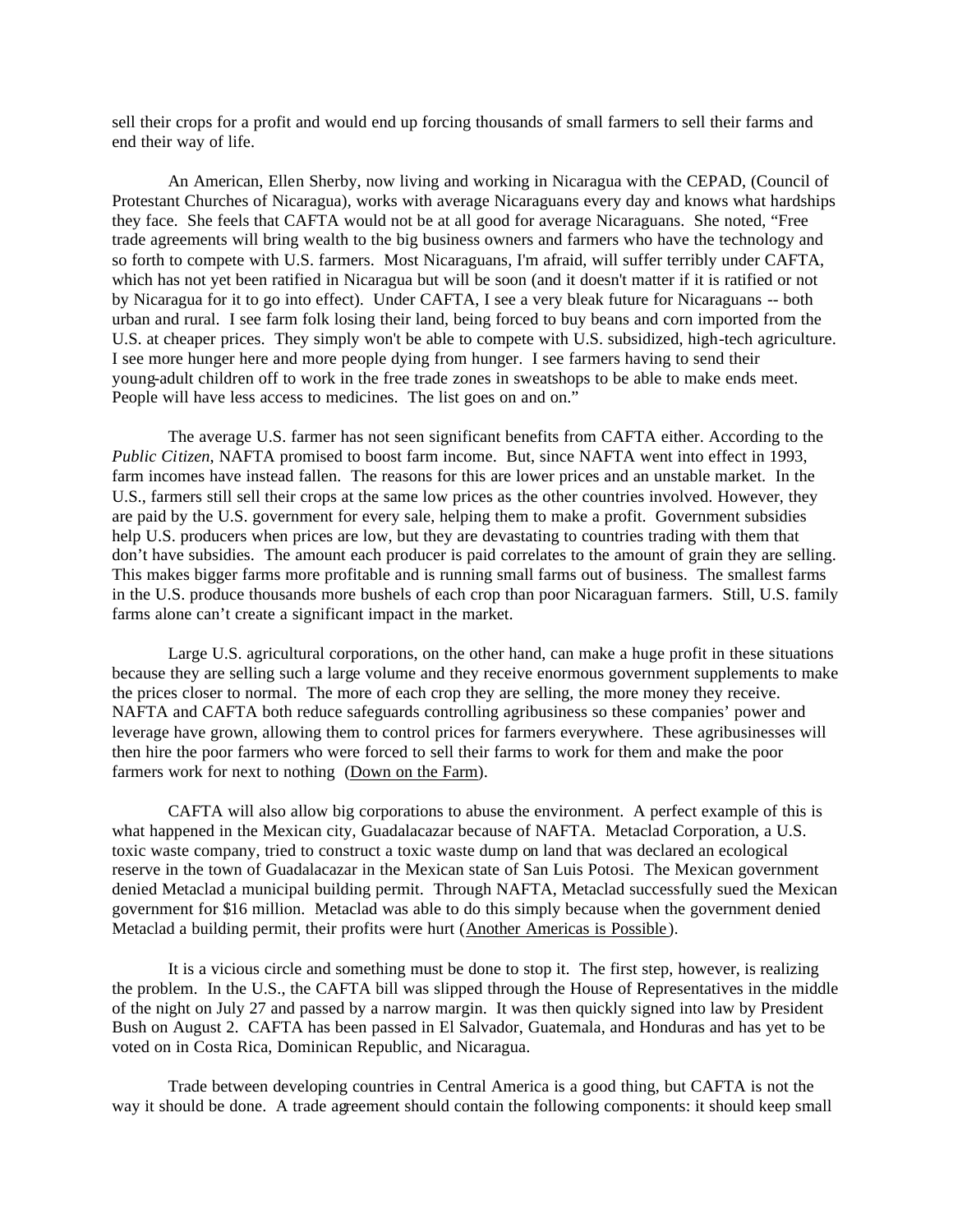producers like those in Nicaragua in mind and establish safeguards including price floors to protect producers for volatile price fluctuations. It should limit large corporations' power and make them adhere to environmental standards, and finally, it should exclude staple crops, which feed poor farmers. Dr. Freed reminded me when I asked him about CAFTA that, "When we talk about free trade, we are really not talking about free trade because of all the subsidies." The bottom line is that small Nicaraguan farmers cannot possibly compete with U.S. subsidies without some help. Dr. Freed went on to say that, "With 'free trade' the farmers that will win are those who have the best technologies, the best growing conditions (weather, soil, etc.) and the best markets (roads, storage, transport, etc.)."

If Nicaragua is to decrease its debt and bring its people out of poverty, it must interact and trade with the rest of the world. However, CAFTA is not dealing with this situation properly. If a trade agreement is reached, it must have the average people in mind and not forget about their needs.

I find it very depressing that most Americans wouldn't ever believe such terrible living conditions occur so close to home. Most citizens certainly would not believe that the U.S. could be causing these problems. If we are to stop this downward spiral of ignorance and greed in our foreign policies, we first need to bring the problem into the light. The first step of any organization aimed at lessening the troubles for Nicaragua and other countries faced with similar problems must be to get the word out. Before any major progress can take place, I believe the general public must be alerted. If this is done and the needed public support is attained, damaging policies can be changed to better fit the needs of the people of Nicaragua.

I believe inconsiderate policies, greedy corporations, and unfair competition are some of the main reasons why so many Nicaraguan farmers are unable to make ends meet. By simply looking at the facts, it is obvious that poor Nicaraguan farmers owning ten acres can't possibly compete with inflated American imports. Only the largest producers with immense selling power will see big benefits from CAFTA.

Looking at it from my standpoint, a free trade agreement is no advantage to a family farmer like me. Since the introduction of NAFTA, prices haven't increased and it certainly hasn't leveled the playing field as far as reducing the government supplements big producers can receive. Even if it did increase the price for our crops, I would still be against it because of the devastating effect it has on farmers in developing countries and the terrible way it encourages abuse of the environment.

 As a farmer myself, I know that raising crops is no longer the sole problem in agriculture. Today, what is limiting people in countries like Nicaragua, is economic policy oppressing the poor and powerless. If we are to shorten the gap between the "haves and have-nots" we must first make it a fair game and give every man, woman, and child the same opportunities to succeed.